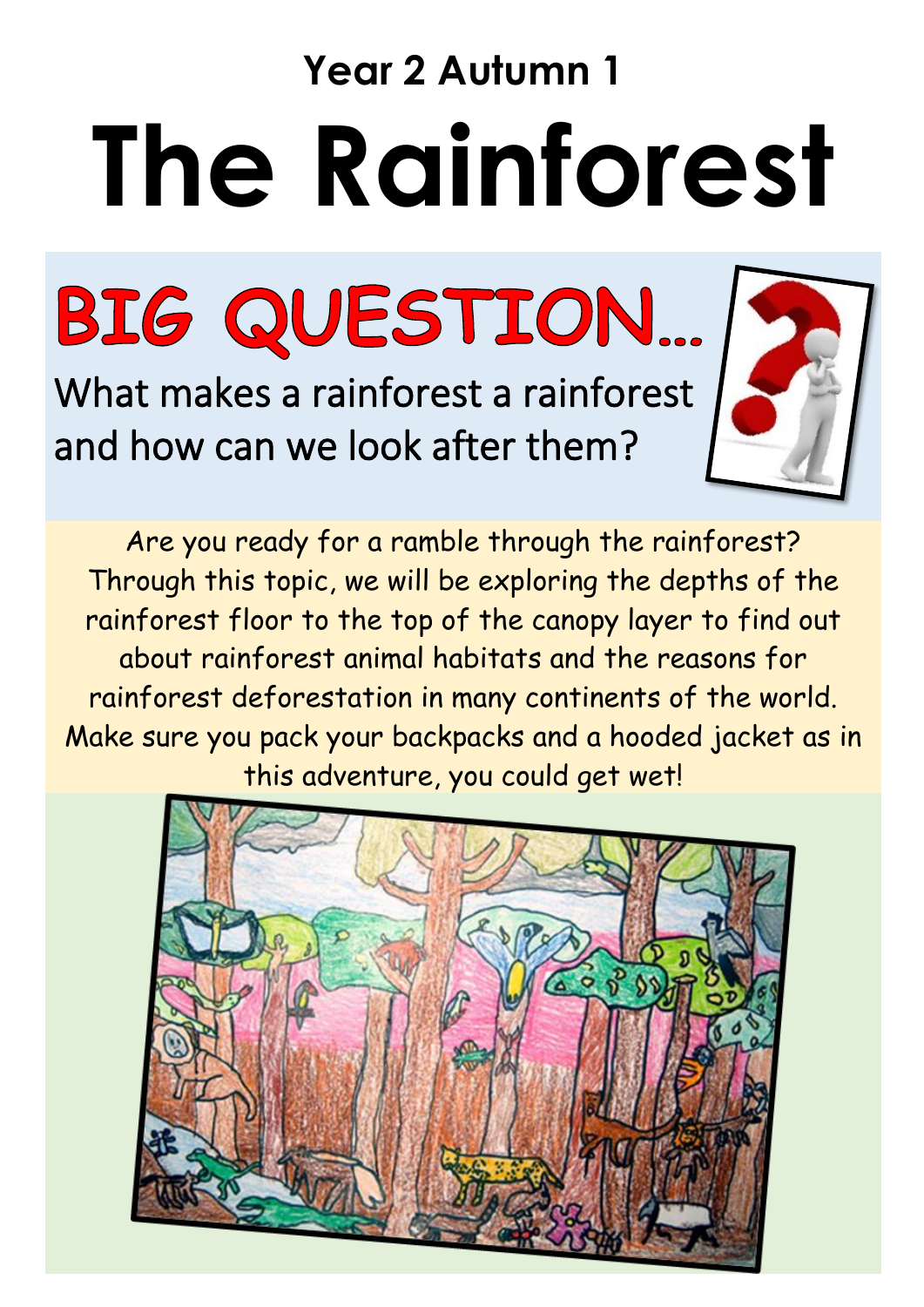| <b>Reading</b> | We really value continuing to have dedicated story time throughout Year 2, often twice a day.<br>We have a wide range of enriching, diverse texts which are shared across the year group, where<br>the teachers discuss key themes and vocabulary with the children whilst also developing their<br>likes and opinions. In addition, we ensure there is a high focus on developing reading for<br>pleasure with lots of opportunity for independent reading in the classrooms.<br>In phonics, we will be revising sounds from Year 1 to ensure any gaps in learning are covered.<br>We will be continuing to introduce new sounds alongside this in our daily phonics lessons at the<br>beginning of each day. We continue to use the Read Write Inc resources for phonics but follow<br>the progression of the Letters and Sounds scheme. |
|----------------|--------------------------------------------------------------------------------------------------------------------------------------------------------------------------------------------------------------------------------------------------------------------------------------------------------------------------------------------------------------------------------------------------------------------------------------------------------------------------------------------------------------------------------------------------------------------------------------------------------------------------------------------------------------------------------------------------------------------------------------------------------------------------------------------------------------------------------------------|
|                | How you can help at home:                                                                                                                                                                                                                                                                                                                                                                                                                                                                                                                                                                                                                                                                                                                                                                                                                  |
|                | Please support your child with practising the sounds often. You can find the correct<br>$\bullet$<br>pronunciation of the sounds here.                                                                                                                                                                                                                                                                                                                                                                                                                                                                                                                                                                                                                                                                                                     |
|                | Practise reading high frequency words at speed to develop quick recognition and<br>$\bullet$<br>fluency. Perhaps time your child to provide them with a challenge of beating their<br>previous score.                                                                                                                                                                                                                                                                                                                                                                                                                                                                                                                                                                                                                                      |
|                | Listen to your child read as often as possible. Little and often is key to embed<br>$\bullet$<br>familiarisation with high frequency words, practise in reading unfamiliar words and<br>creating positive reading behaviours.<br>Your child's book changing days are Tuesday and Friday. They can choose one or two<br>$\bullet$                                                                                                                                                                                                                                                                                                                                                                                                                                                                                                           |
|                | books on these days.<br>Please continue to read wonderful picture books to your child, modelling reading habits,<br>$\bullet$<br>discussing vocabulary and themes with them, whilst having fun $\odot$                                                                                                                                                                                                                                                                                                                                                                                                                                                                                                                                                                                                                                     |
| <b>Writing</b> | Our writing focus is to say and write a group of sentences in order which make sense. Children<br>will be learning to spell high frequency words accurately and including these in their<br>independent writing. We will be teaching and recapping on grammar aspects of writing from<br>Year 1 this half term and ensuring the children are familiar with adjectives and verbs. We will be<br>reminding the children of pre-cursive script from Year 1 and encouraging the children to join<br>letters. This will further support with embedding spelling patterns. To support with stamina of<br>writing, we will ensure that the children write every day, whether it be a sentence in our<br>dedicated phonics lessons, a teacher led task or creative writing in which the children can write<br>about anything they wish ?           |
|                | How you can help at home:<br>$\bullet$ - Practice 5 word simple dictated sentences with high frequency words, encouraging your                                                                                                                                                                                                                                                                                                                                                                                                                                                                                                                                                                                                                                                                                                             |

- Practise 5 word simple dictated sentences with high frequency words- encouraging your child to remember the sentence and use their sound knowledge to write the words. Little and often. Remind your child about using a capital letter and the importance of using a full stop. If your child is struggling to remember the sentence then you could use counters, buttons, pasta shapes to represent each word.
- Encourage and support your child with practising to join their letters. An example showing the letter joins that we teach at school will be shared with you shortly.
- Continue to practise writing lower case and upper case letters and discuss when they are used.
- Practise writing high frequency words in lots of different formats, crayons, with biros, paint, building the words with lego, typing them etc.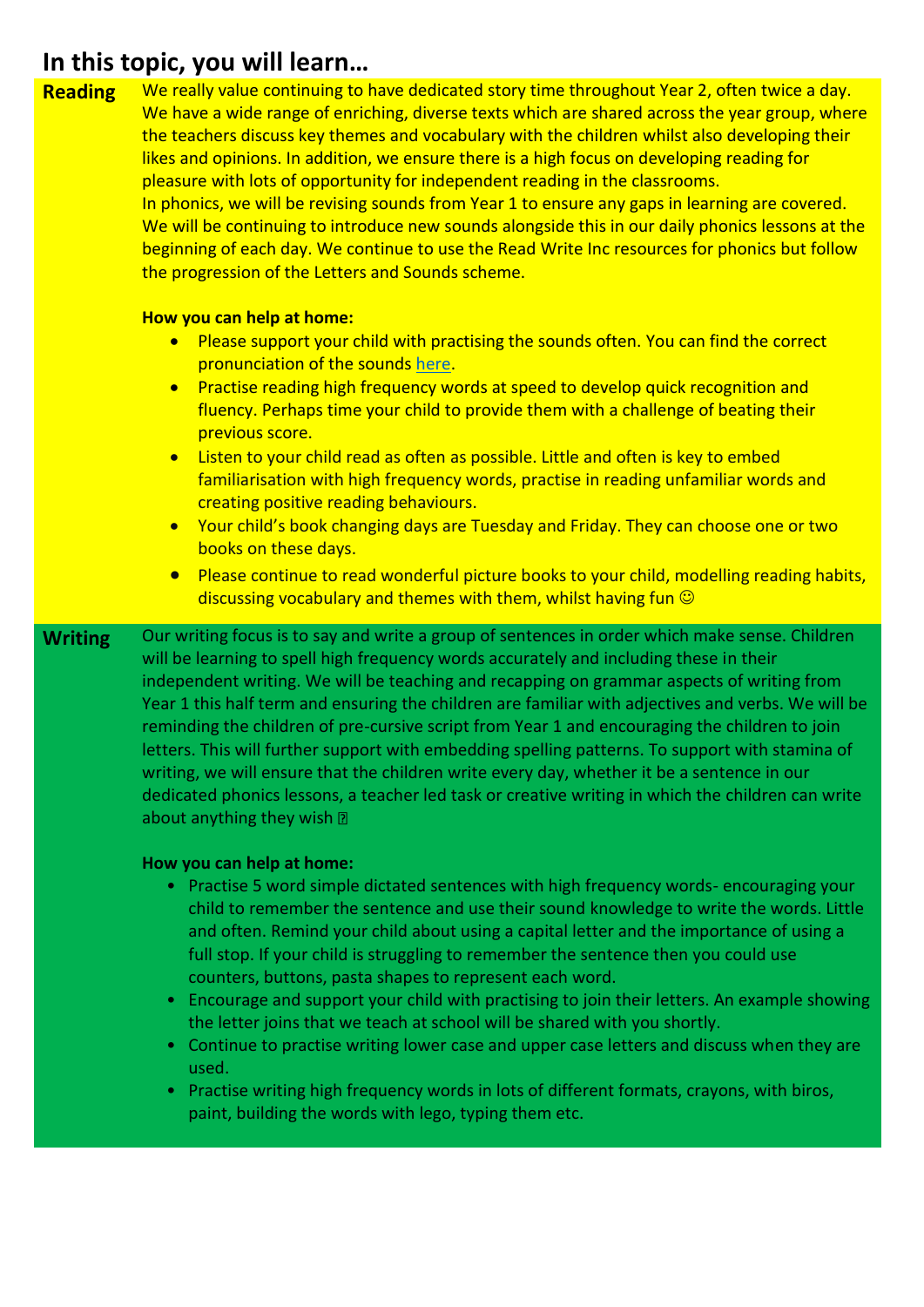| <b>Mathematics</b>              | The children's learning will focus on number this half term. Initially looking at place value,<br>adding one more/less and 10 more/less and partitioning 2-digit numbers into tens and ones.<br>The children will be using this knowledge to practise adding and subtracting using resources<br>and jottings to support their understanding.<br>How you can help at home:<br>Place value is a key element to your child's understanding of maths. Please continue<br>$\bullet$<br>to practise identifying tens and ones within a number ie the number 23 has 2 tens and<br>3 ones. Use objects to make the numbers, for example a bundle of 10 sticks tied<br>together and 3 sticks on their own represent the number 13.<br>Practise counting up and down in 2's, 5's and 10's. As a challenge count up and down<br>$\bullet$<br>in 10's from any given 2-digit number.<br>Continue to practise quick recall of number bonds to 10 and then how this links with<br>number bonds within 100.<br>Practise telling the time, focusing on o'clock, as often as possible. To challenge your<br>child ask them what the time would be in 2 hours for example. |
|---------------------------------|----------------------------------------------------------------------------------------------------------------------------------------------------------------------------------------------------------------------------------------------------------------------------------------------------------------------------------------------------------------------------------------------------------------------------------------------------------------------------------------------------------------------------------------------------------------------------------------------------------------------------------------------------------------------------------------------------------------------------------------------------------------------------------------------------------------------------------------------------------------------------------------------------------------------------------------------------------------------------------------------------------------------------------------------------------------------------------------------------------------------------------------------------------|
| <b>Science</b>                  | Children will be exploring habitats this term. Initially exploring and comparing the differences<br>between things that are alive, were once alive and were never alive. We will then explore<br>what a habitat is, the suitability of different habitats and which animals live in them and why.<br>How you can help at home:<br>Notice and discuss objects that are alive or not. Particularly stretching learning<br>$\bullet$<br>through identifying things that used to be alive. Discuss any processes that come with<br>that.<br>Why is the rainforest habitat suitable for some animals and plants? Discuss the<br>$\bullet$<br>difference with Bushy park and the rainforest.                                                                                                                                                                                                                                                                                                                                                                                                                                                                   |
| <b>Art and</b><br><b>Design</b> | Children will practise using drawing, painting and sculpture to develop and share their ideas,<br>experiences and imagination. This half term the children will be learning about the art work of<br>Henry Rousseau and using it to help them create artwork of the Rainforest.<br>How you can help at home:<br>Practise mixing primary colours together. Encourage your child to see how many<br>$\bullet$<br>different shades of one colour they can create.<br>Create a rainforest collage picture.<br>$\bullet$<br>Sketch objects in the home or in the garden park. Use different resources- biros,<br>$\bullet$<br>pencils, crayons.                                                                                                                                                                                                                                                                                                                                                                                                                                                                                                               |
| <b>Design and</b><br>technology | The children will cover all the skills of designing and planning, making and evaluating within<br>the project of making a meal for Jungle trekkers using ingredients that they can forage in the<br>rainforest.<br>How you can help at home:<br>Discuss which foods can be foraged in different habitats, linking with temperature and<br>environment.<br>Remind your child about the safety of foraging, and that of course only grown-ups<br>who know what they are looking for can do this safely.<br>Have a go at making a simple salad dish at home using leaves (lettuce) and seeds and<br>$\bullet$<br>berries perhaps. Take photos of the stages of making.                                                                                                                                                                                                                                                                                                                                                                                                                                                                                      |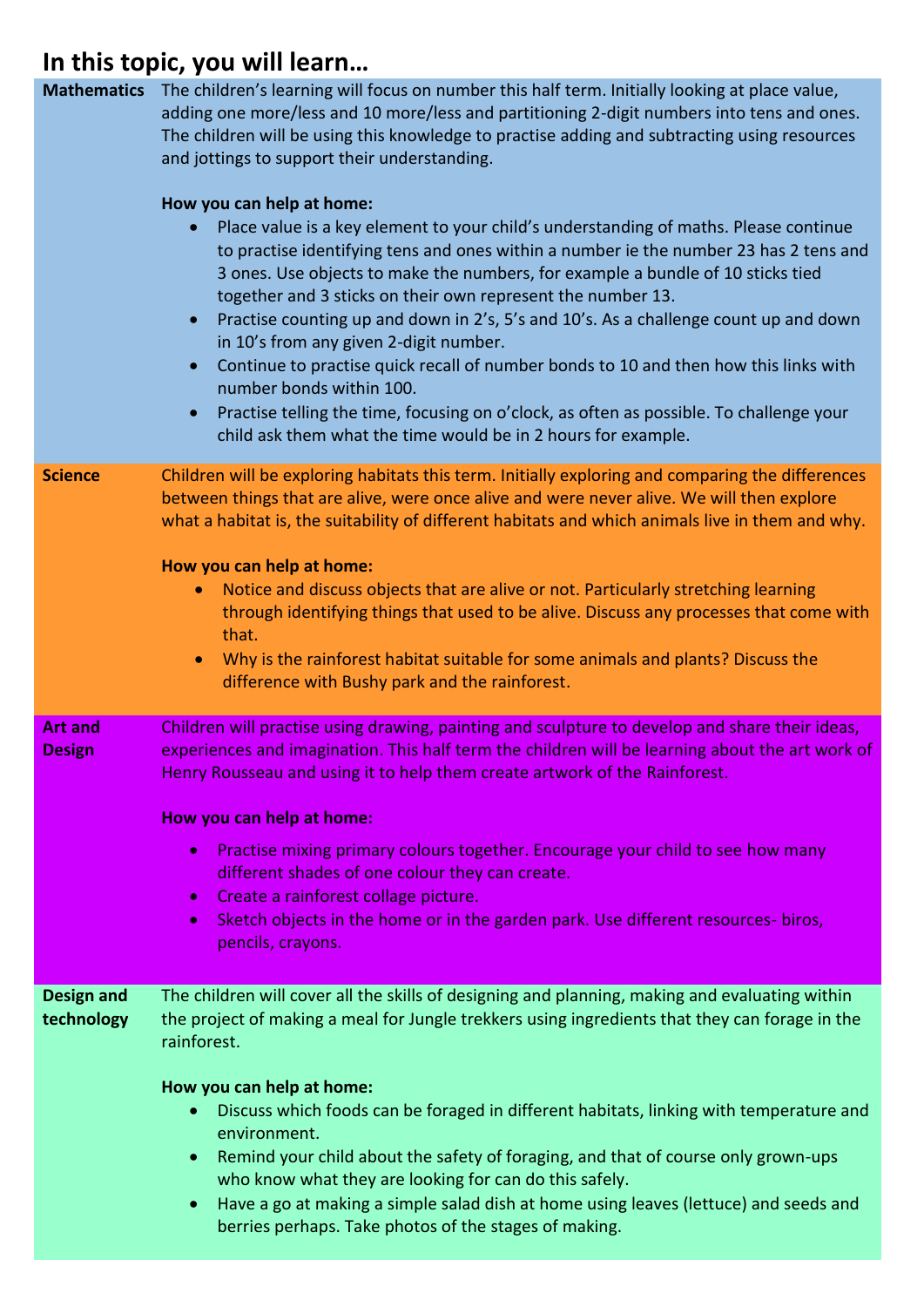| <b>Computing</b> | Children will focus on keeping safe and linking this to using computers.<br>They will learn to name the key parts of a laptop computer an will learn to turn on, log on and<br>switch off the computers safely. They will be taught to save a typed document into a folder and<br>later open these saved files.<br>How you can help at home:<br>Can your child safely log in to your computer at home?<br>Discuss the safety rules for using the internet. Why are these important?                                                                                                                                                                                                                                                                                                                                                                                                                 |
|------------------|-----------------------------------------------------------------------------------------------------------------------------------------------------------------------------------------------------------------------------------------------------------------------------------------------------------------------------------------------------------------------------------------------------------------------------------------------------------------------------------------------------------------------------------------------------------------------------------------------------------------------------------------------------------------------------------------------------------------------------------------------------------------------------------------------------------------------------------------------------------------------------------------------------|
| <b>Geography</b> | The children will be learning to identify oceans and continents on a world map including<br>noticing the line of the equator. This learning will be linked to our science learning about<br>habitats and exploring suitable habitats around the world. The children will be developing their<br>map skills through exploring children's atlases. Through looking at aerial photos and maps we<br>will begin to explore the idea of deforestation with the children and observing changes in the<br>size of our rainforests.                                                                                                                                                                                                                                                                                                                                                                         |
|                  | How you can help at home:<br>Look at a world map together and find the oceans and continents of the world. Are there<br>ways that you can remember the names?<br>Think of fun facts together that your child could ask family and friends about<br>$\bullet$<br>oceans/continents/countries of the world.<br>Locate on a map where your child's class animal lives.<br>$\bullet$<br>Discuss deforestation with your child and the changing landscapes. Talk about how this<br>$\bullet$<br>affects animal's habitats. What can be done about it? What choices can we make?                                                                                                                                                                                                                                                                                                                          |
| <b>Music</b>     | Children will listen to and identify what they like about a piece of music. They will be learning<br>the differences between pulse, rhythm and pitch.<br>How you can help at home:<br>• Listen to different genres of music at home and discuss which genre is your favourite?<br>Why? Please encourage your child to come to school and share music that they have<br>listened to and like with their class teacher.<br>Practise hearing, feeling and clapping to the rhythm of different styles of music?<br>$\bullet$                                                                                                                                                                                                                                                                                                                                                                            |
| <b>P.S.H.E</b>   | We cover social and emotional learning every day at school in Year 2 discussing worries,<br>effective communication and emotions in a supportive class team.<br>We also teach a specific PSHE topic each week in line with the Jigsaw scheme of learning.<br>The children will learn about what makes a good role model, discuss rights and responsibilities<br>within a class and school team as well as discuss their hopes and fears for the year.<br>How you can help at home:<br>Picture books are an extremely effective way to engage with your child's emotions. It<br>$\bullet$<br>has been a strange year and now more than ever it is fundamental for us to discuss our<br>emotions.<br>Books that you may find useful to encourage talk<br>and opening up;<br>The Invisible String by Patrice Karst<br>$\equiv$<br><b>Silly Billy by Anthony Browne</b><br>Ruby's Worry by Tom Percival |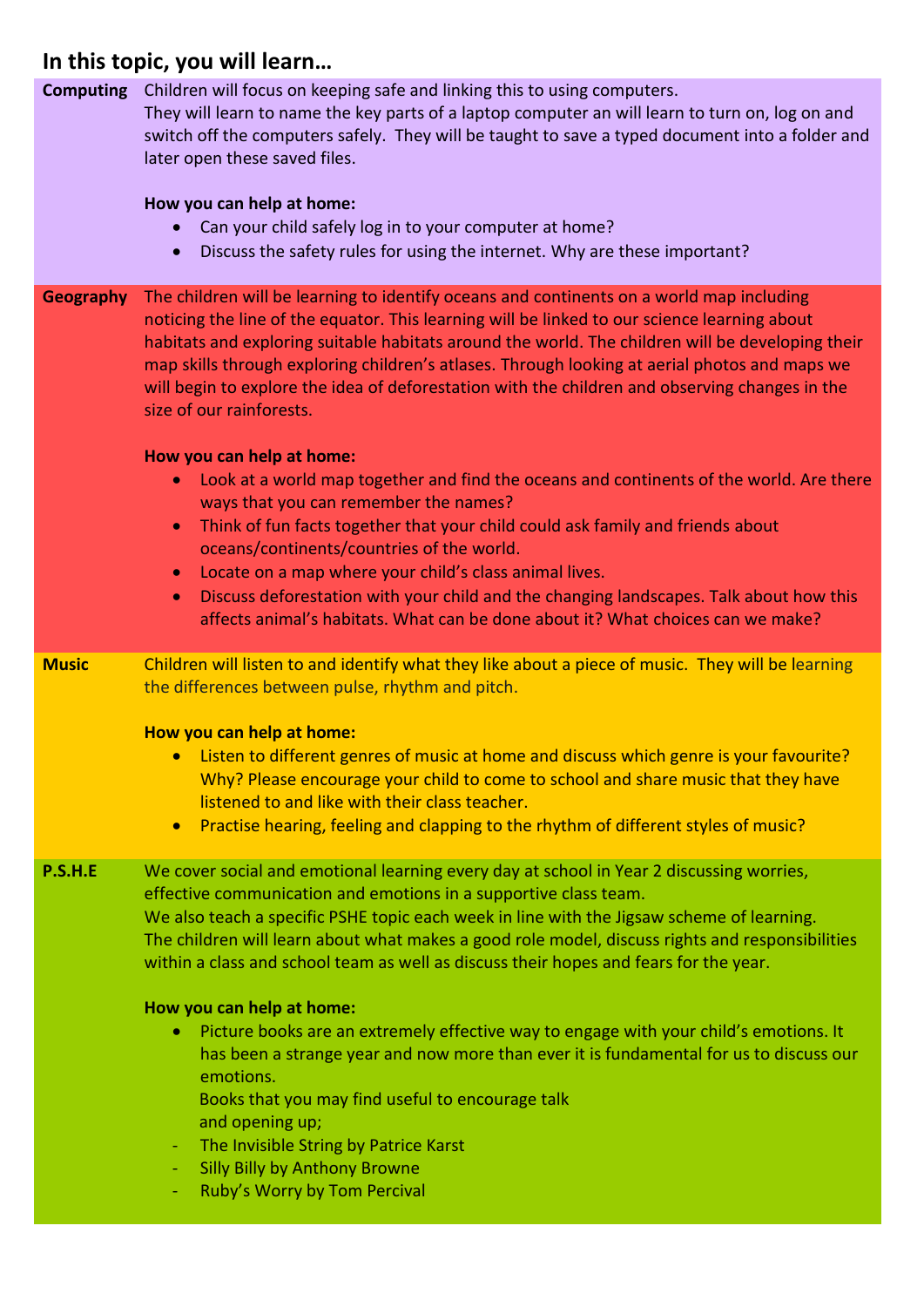| <b>Physical</b><br><b>Education</b>  | Indoor PE focus on travelling movements, balancing, stability and taking off and landing safely<br>on our large apparatus equipment. Our outdoor PE sessions will focus ball skills, including<br>rolling, kicking, jumping, throwing, catching, bouncing and dribbling.                                                                                                                                                                      |
|--------------------------------------|-----------------------------------------------------------------------------------------------------------------------------------------------------------------------------------------------------------------------------------------------------------------------------------------------------------------------------------------------------------------------------------------------------------------------------------------------|
|                                      | How you can help at home:                                                                                                                                                                                                                                                                                                                                                                                                                     |
|                                      | Keep active every day. Consider different ways of travelling to school – can you walk/<br>$\bullet$<br>cycle or scoot?                                                                                                                                                                                                                                                                                                                        |
|                                      | Can you practise your throwing and catching skills using a bean bag? Discuss how to<br>$\bullet$<br>show someone that you are ready to catch an object.                                                                                                                                                                                                                                                                                       |
|                                      | Practise passing a ball with feet, developing stopping and having control of the ball.                                                                                                                                                                                                                                                                                                                                                        |
| <b>Religious</b><br><b>Education</b> | The children will learn about the signs and symbols of everyday life, the use of artefacts and symbolic<br>religious behaviour. We will explore the symbols of 6 faiths. Children will also express their own<br>experiences and feelings, recognising what is important in their own lives.                                                                                                                                                  |
|                                      | How you can help at home:                                                                                                                                                                                                                                                                                                                                                                                                                     |
|                                      | Notice and discuss what signs and symbols that we see in every-day life and what they mean.<br>$\bullet$<br>Discuss what signs and symbols we see in Religions and what they mean.                                                                                                                                                                                                                                                            |
| <b>ALZ</b>                           | The ALZ or Active Learning Zone is a separate area to the classrooms run by a dedicated member<br>of staff, six children from each class access the provision each session. Children are able to<br>explore their learning in an active and practical manner and are set challenges and tasks which<br>extend their learning and problem-solving skills. The teacher can use these opportunities to<br>observe learning and make assessments. |